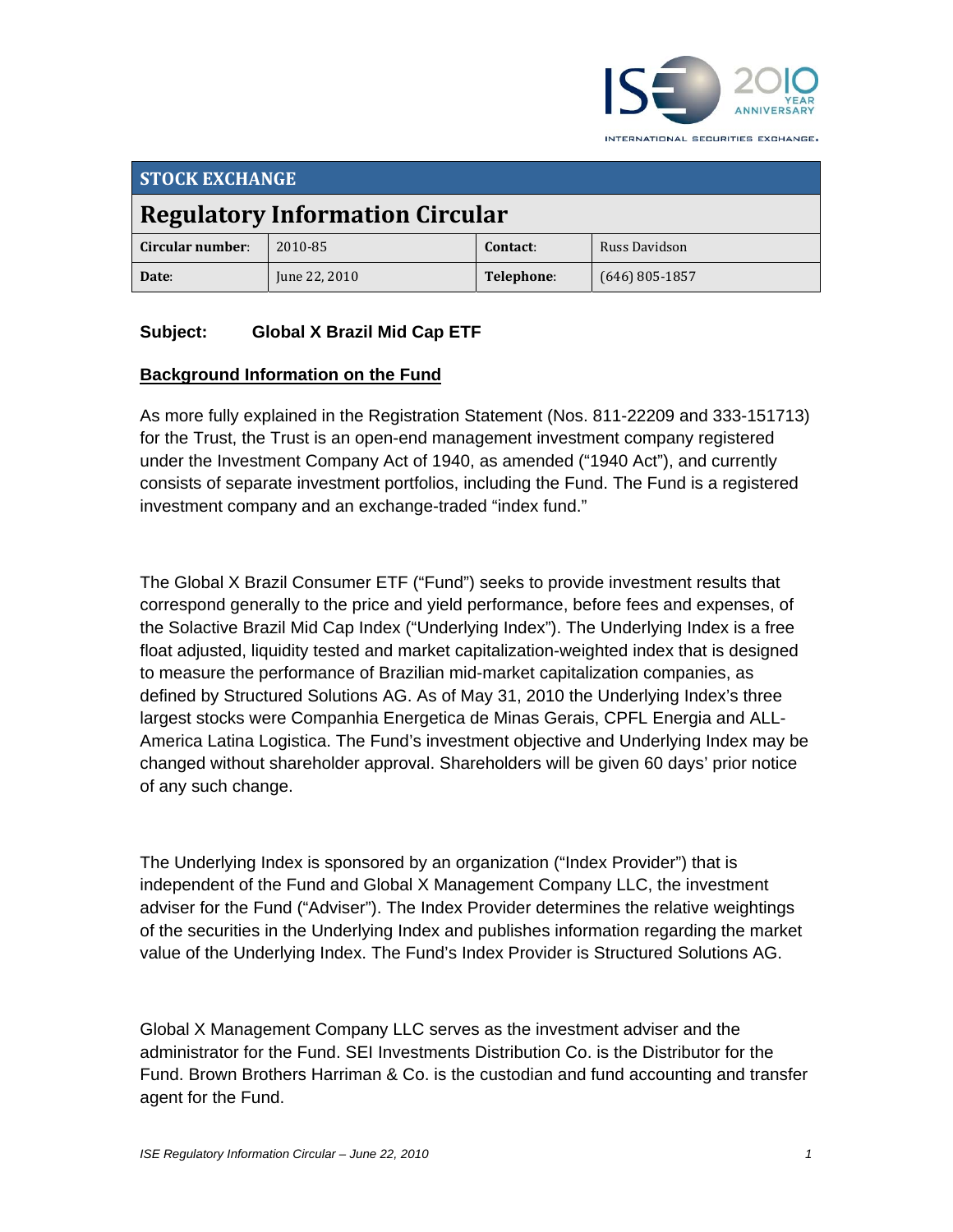

Shares will be listed and traded at market prices on an exchange. Shares may only be purchased and sold on the exchange through a broker-dealer. The price of Shares is based on market price, and because exchange-traded fund shares trade at market prices rather than at NAV, shares may trade at a price greater than NAV (a premium) or less than NAV (a discount). Only Authorized Participants who have entered into agreements with the Fund's distributor, SEI Investments Distribution Co. ("Distributor"), may engage in creation or redemption transactions directly with the Fund. The Fund will only issue or redeem shares that have been aggregated into blocks of 50,000 shares or multiples thereof ("Creation Units"). The Fund will issue or redeem Creation Units in return for a basket of assets that the Fund specifies each day.

Dividends from net investment income, including any net foreign currency gains, generally are declared and paid at least annually and any net realized securities gains are distributed at least annually. In order to improve tracking error or comply with the distribution requirements of the Internal Revenue Code of 1986, dividends may be declared and paid more frequently than annually for the Fund.

The Depository Trust Company ("DTC") serves as securities depository for the Shares, which may be held only in book-entry form; stock certificates will not be issued. DTC, or its nominee, is the record or registered owner of all outstanding Shares.

The NAV per Share of the Fund will be determined as of the close of trading (normally, 4:00 p.m. Eastern Standard Time ("ET")) on each day that the Exchange is open for business (a "Business Day"). NAV is calculated by dividing the value of the net assets of a Fund (i.e., the total value of its assets less all liabilities) by the total number of Shares of the Fund outstanding. NAV will be available from the Distributor and is also available to National Securities Clearing Corporation ("NSCC") participants through data made available from NSCC.

The Trust's registration statement describes the various fees and expenses for the Fund's Shares. For a more complete description of the Fund and the Index, visit www.globalxfunds.com.

#### **Principal Risks**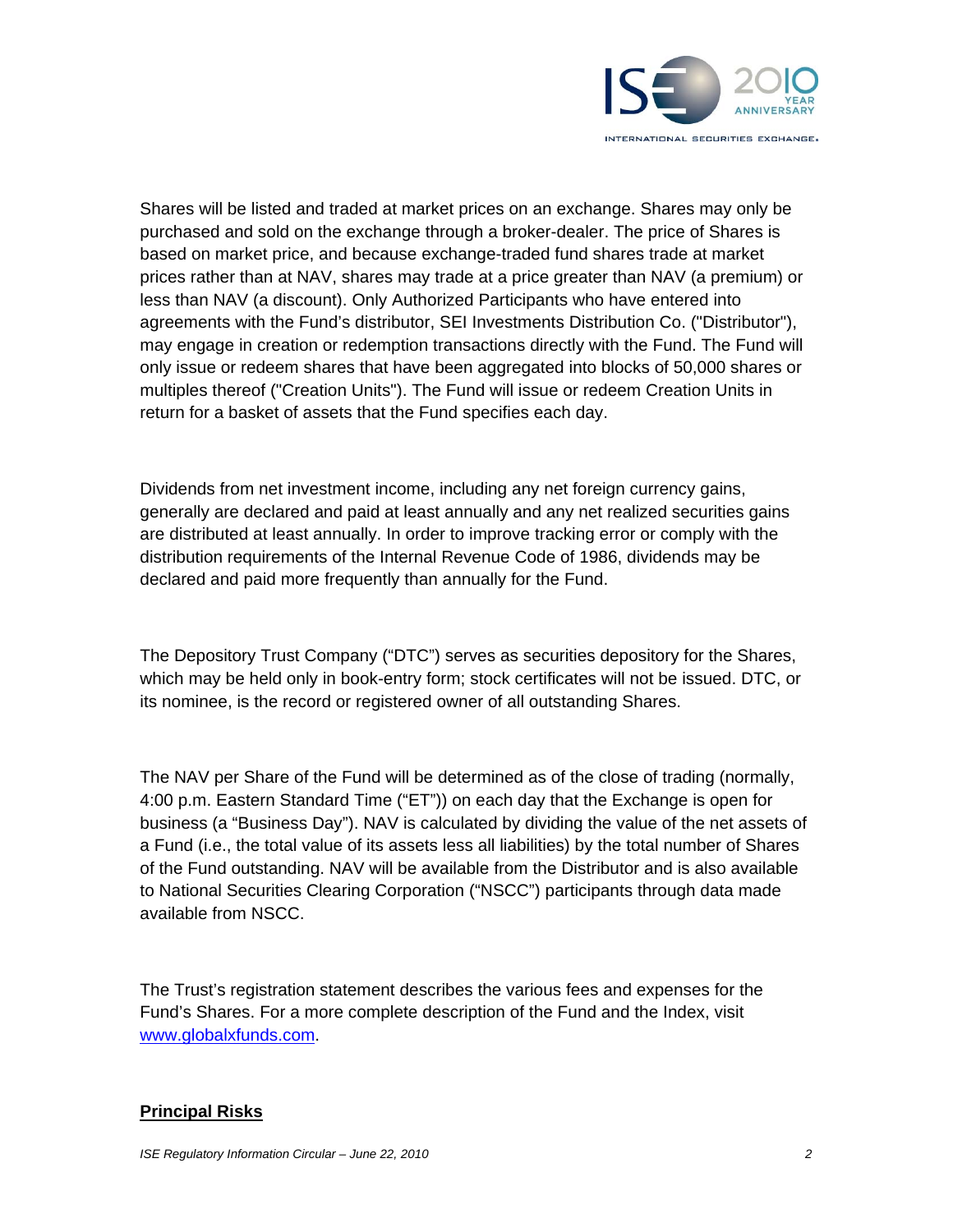

Interested persons are referred to the Prospectus for a description of risks associated with an investment in the Shares. These risks include foreign market risk and the risk that a Fund return may not match the return of its index for a number of reasons, including the incursion by a Fund of operating expenses and costs not applicable to its index. In addition, as noted in the Prospectus, the Shares may trade at market prices that may differ from their NAV. The NAV of the Shares will fluctuate with changes in the market value of the Fund holdings. The market prices of the Shares will fluctuate in accordance with changes in NAV as well as the supply and demand for the Shares on the Exchange.

#### **Exchange Rules Applicable to Trading in the Shares**

The Shares are considered equity securities, thus rendering trading in the Shares subject to the Exchange's existing rules governing the trading of equity securities.

### **Trading Hours**

Trading in the Shares on ISE is on a UTP basis and is subject to ISE equity trading rules. The Shares will trade from 8:00 a.m. until 8:00 p.m. Eastern Time. Equity Electronic Access Members ("Equity EAMs") trading the Shares during the Extended Market Sessions are exposed to the risk of the lack of the calculation or dissemination of underlying index value or intraday indicative value ("IIV"). For certain derivative securities products, an updated underlying index value or IIV may not be calculated or publicly disseminated in the Extended Market hours. Since the underlying index value and IIV are not calculated or widely disseminated during Extended Market hours, an investor who is unable to calculate implied values for certain derivative securities products during Extended Market hours may be at a disadvantage to market professionals.

### **Trading Halts**

ISE will halt trading in the Shares in accordance with ISE Rule 2101(a)(2)(iii). The grounds for a halt under this Rule include a halt by the primary market because it stops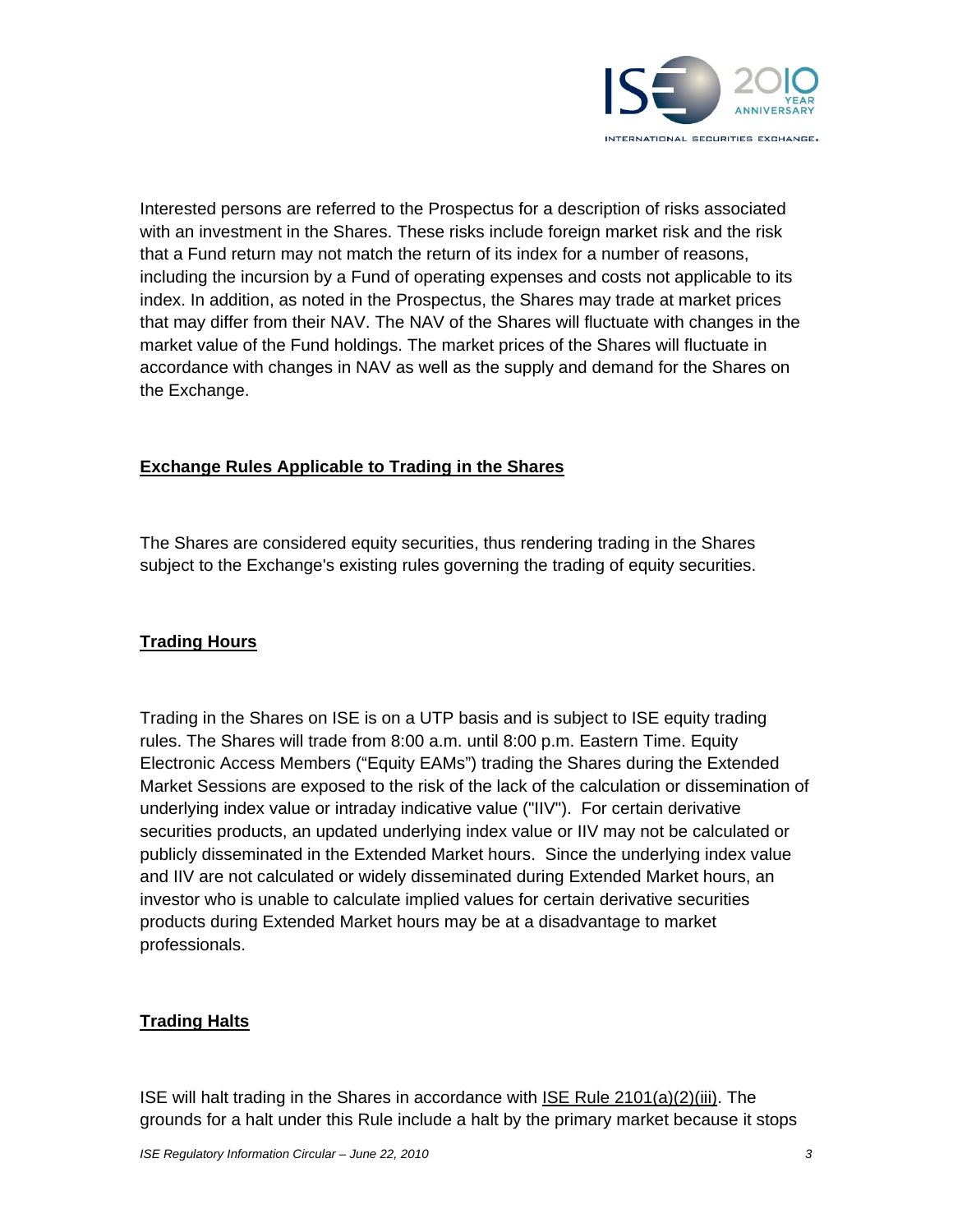

trading the Shares and/or a halt because dissemination of the IIV or applicable currency spot price has ceased, or a halt for other regulatory reasons. In addition, ISE will stop trading the Shares if the primary market de-lists the Shares.

#### **Delivery of a Prospectus**

Pursuant to federal securities laws, investors purchasing Shares must receive a prospectus prior to or concurrently with the confirmation of a transaction. Investors purchasing Shares directly from the Fund (by delivery of the Deposit Amount) must also receive a prospectus.

Prospectuses may be obtained through the Distributor or on the Fund's website. The Prospectus does not contain all of the information set forth in the registration statement (including the exhibits to the registration statement), parts of which have been omitted in accordance with the rules and regulations of the SEC. For further information about the Fund, please refer to the Trust's registration statement.

#### **Exemptive, Interpretive and No-Action Relief Under Federal Securities Regulations**

The Commission has issued letters dated October 24, 2006, November 21, 2005, and August 17, 2001 (together, the "No- Action Letters") granting exemptive, interpretive and no-action relief from certain provisions of and rules under the Securities Exchange Act of 1934 for exchange-traded funds listed and traded on a registered national securities exchange that meet certain criteria.

#### **Regulation M Exemptions**

Generally, Rules 101 and 102 of Regulation M prohibit any "distribution participant" and its "affiliated purchasers" from bidding for, purchasing, or attempting to induce any person to bid for or purchase any security which is the subject of a distribution until after the applicable restricted period, except as specifically permitted in Regulation M. The provisions of the Rules apply to underwriters, prospective underwriters, brokers, dealers,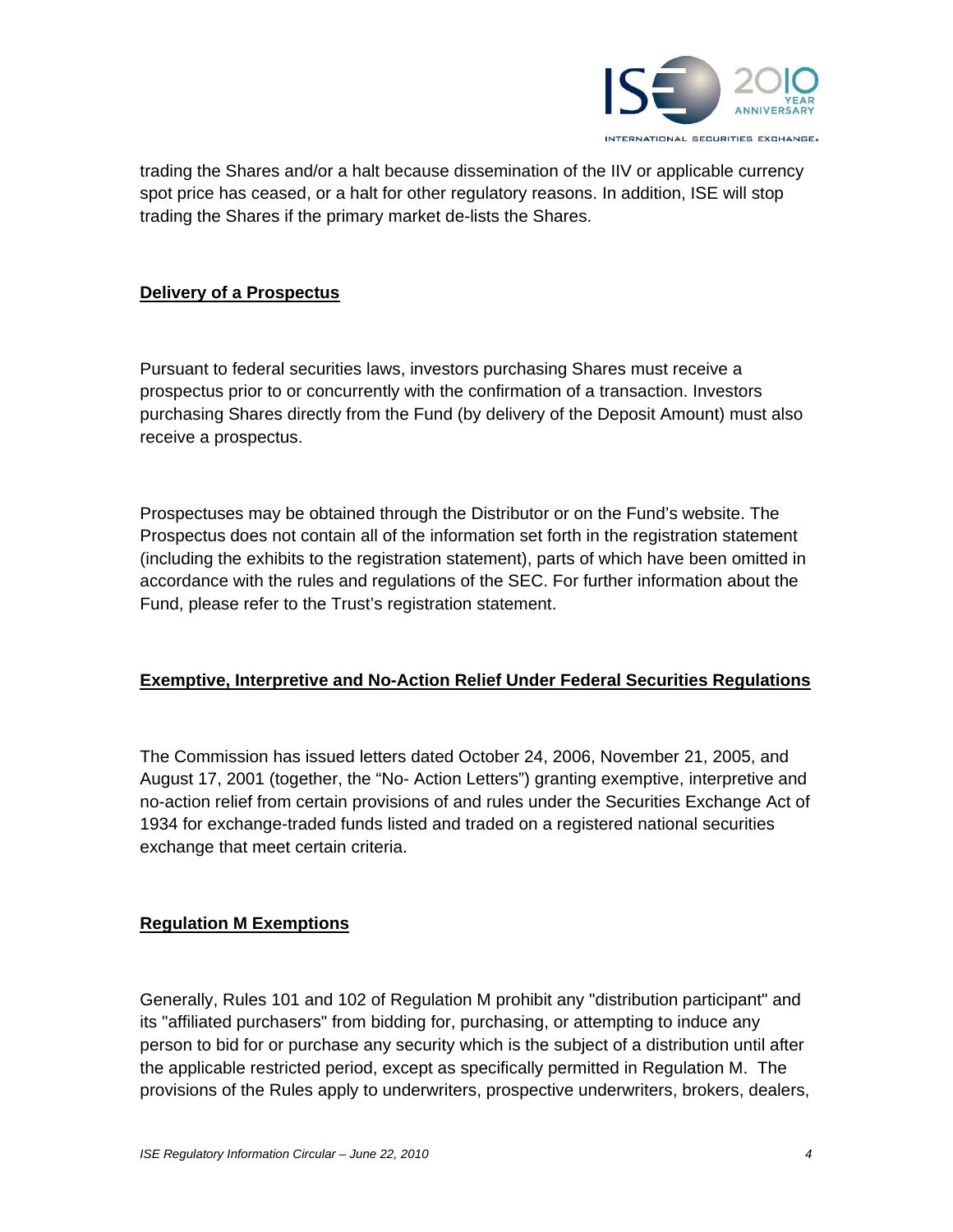

and other persons who have agreed to participate or are participating in a distribution of securities.

The Commission issued a No-Action Letter by which persons participating in a distribution of shares of a fund may engage in secondary market transactions in such shares during their participation in such a distribution, despite the requirements of from Rule 101 under Regulation M. In addition, the SEC has permitted persons who may be deemed to be participating in the distribution of shares of a fund (i) to purchase securities for the purpose of purchasing creation unit aggregations of fund shares and (ii) to tender securities for redemption in Creation Unit Aggregations. Further, the Commission has clarified that the tender of fund shares to the Fund for redemption does not constitute a bid for or purchase of any of the Funds' securities during the restricted period of Rule 101. The Commission has issued a No-Action Letter to paragraph (e) of Rule 102 under Regulation M which allow the redemption of fund shares in creation unit aggregations during the continuous offering of shares.

# **Customer Confirmations for Creation or Redemption of Fund Shares (SEC Rule 10b-10)**

Broker–dealers who handle purchases or redemptions of Fund shares in Creation Units for customers will be permitted to provide such customers with a statement of the number of Creation Unit Aggregations created or redeemed without providing a statement of the identity, number and price of shares of the individual securities tendered to the Fund for purposes of purchasing creation unit aggregations ("Deposit Securities") or the identity, number and price of shares to be delivered by the Trust to the redeeming holder ("Redemption Securities"). The composition of the securities required to be tendered to the Fund for creation purposes and of the securities to be delivered on redemption will be disseminated each business day and will be applicable to requests for creations or redemption, as the case may be, on that day. This exemptive relief under Rule 10b-10 with respect to creations and redemptions is subject to the following conditions:

1) Confirmations to customers engaging in creations or redemptions must state that all information required by Rule 10b-10 will be provided upon request;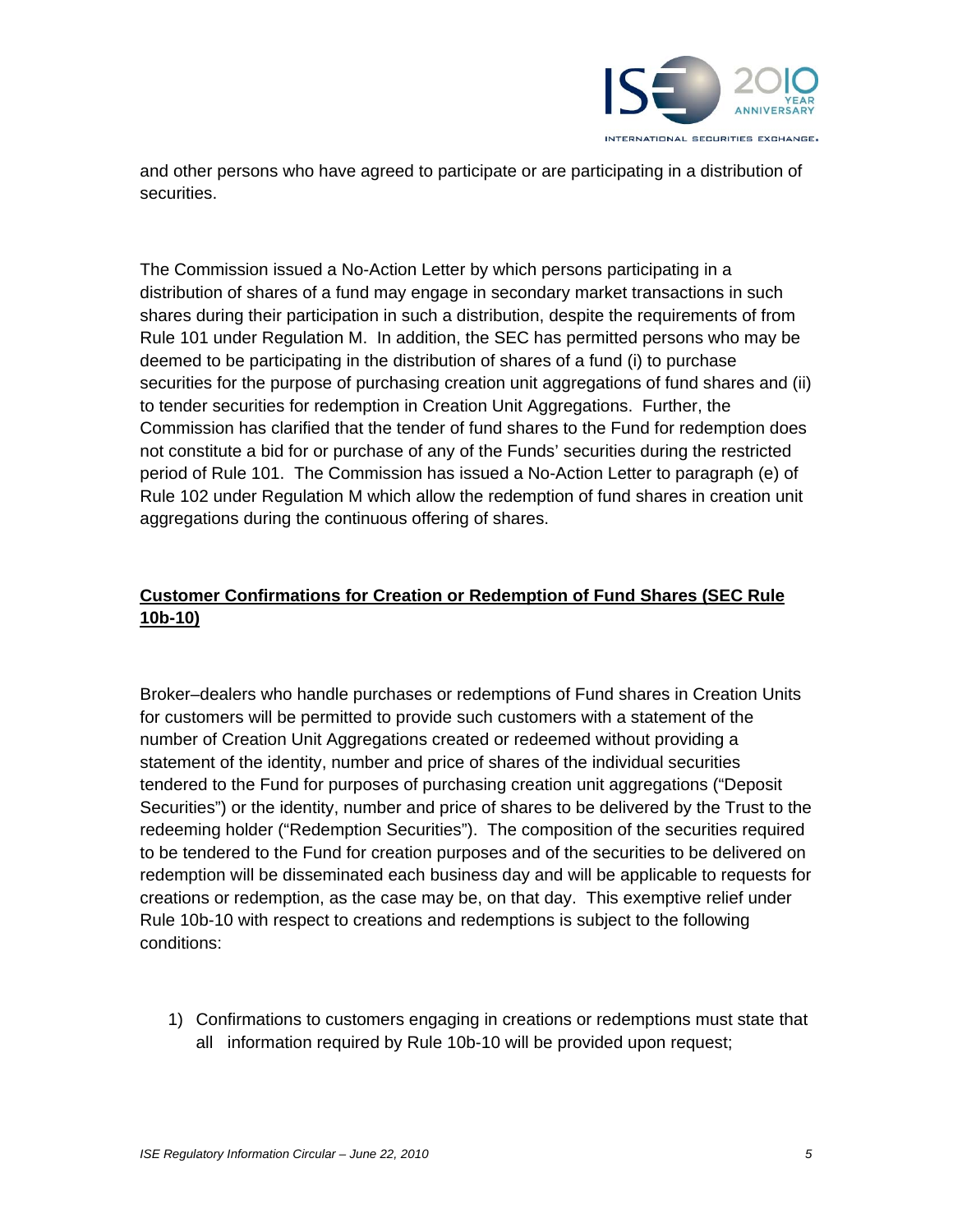

- 2) Any such request by a customer for information required by Rule 10b-10 will be filed in a timely manner, in accordance with Rule 10b-10(c);
- 3) Except for the identity, number and price of shares of the component securities of the Deposit Securities and Redemption Securities, as described above, confirmations to customers must disclose all other information required by Rule 10b-10(a).

#### **SEC Rule 14e-5**

The Commission has permitted any person acting as a dealer-manager of a tender offer for a component security of fund (1) to redeem fund shares in creation unit aggregations from the issuer that may include a security subject to such tender offer and (2) to purchase fund shares during such tender offer. In addition, a No-Action has been issued under Rule 14e-5 states that if a broker-dealer acting as a dealer-manager of a tender offer for a security of the Fund purchases or arranges to purchase such securities in the secondary market for the purpose of tendering such securities to purchase one or more creation unit aggregations of shares, it must be made in conformance with the following:

- i. such bids or purchases are effected in the ordinary course of business, in connection with a basket of 20 or more securities in which any security that is the subject of a distribution, or any reference security, does not comprise more than 5% of the value of the basket purchased; or
- ii. purchases are effected as adjustments to such basket in the ordinary course of business as a result of a change in the composition of the underlying index; and
- iii. such bids or purchases are not affected for the purpose of facilitating such tender offer.

#### **Section 11(d)(1); SEC Rules 11d1-1 and 11d1-2**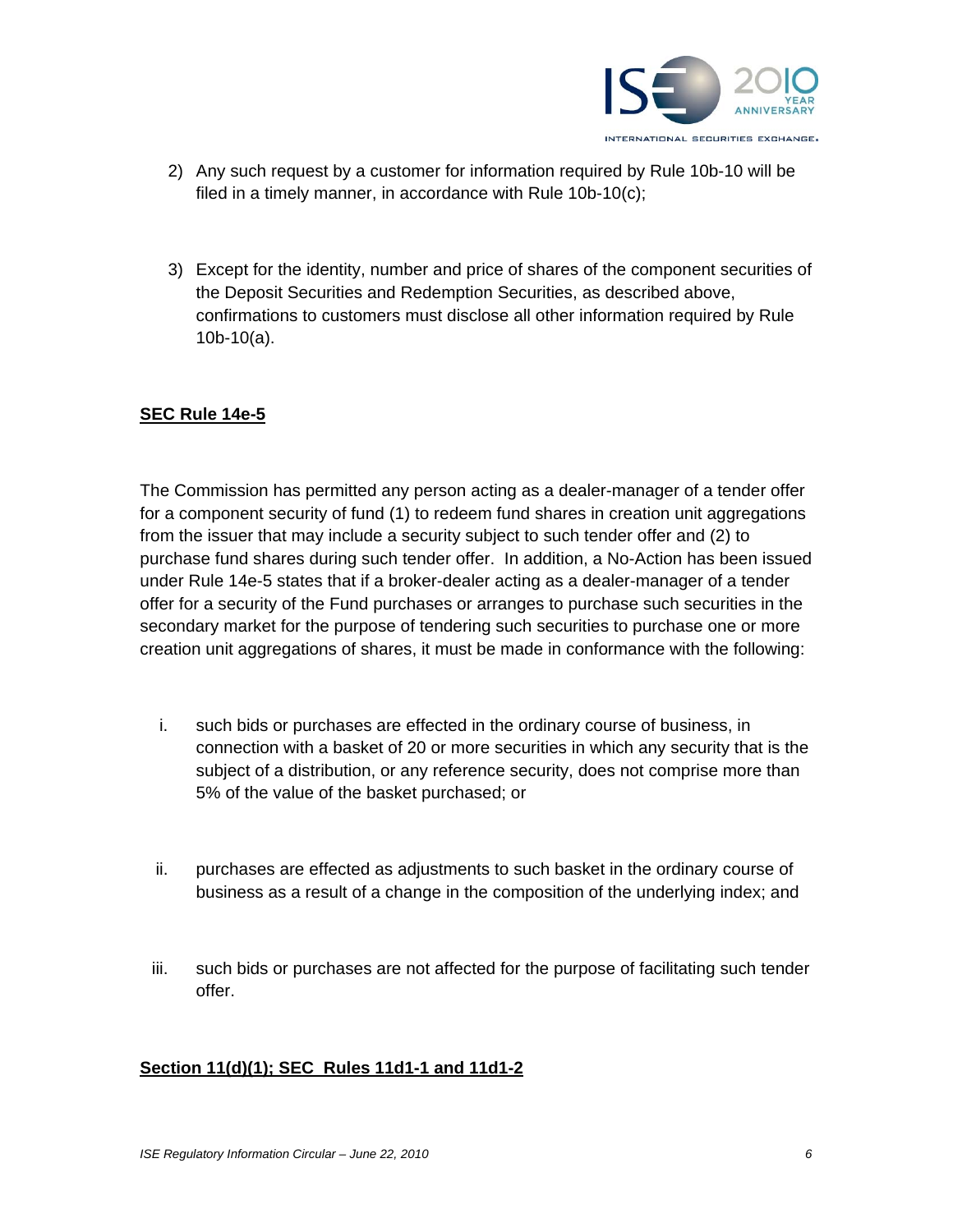

Section 11(d)(1) of the Act generally prohibits a person who is both a broker and a dealer from effecting any transaction in which the broker-dealer extends credit to a customer on any security which was part of a new issue in the distribution of which he participated as a member of a selling syndicate or group within thirty days prior to such transaction. The Commission has clarified that Section 11(d)(1) does not apply to broker-dealers that are not authorized participants (and, therefore, do not create creation unit aggregations) that engage in both proprietary and customer transactions in shares of a fund in the secondary market, and for broker-dealer authorized participants that engage in creations of creation unit aggregations. This relief is subject to specific conditions, including the condition that such broker-dealer (whether or not an authorized participant) does not, directly or indirectly, receive from the fund complex any payment, compensation or other economic incentive to promote or sell the shares of a fund to persons outside the fund complex, other than non-cash compensation permitted under NASD Rule 2830 (I)(5)(A), (B) or (C). See letter dated November 22, 2005 from Brian A Bussey, Assistant Chief Counsel, SEC Division of Market Regulation, to Barclays Global Investors, N.A., dated November 22, 2005. The Commission has issued a No-Action Letter under Section 11(d)(1) of the Act states that broker-dealers may treat shares of a fund, for purposes of Rule 11d1-2, as "securities issued by a registered open-end investment company as defined in the Investment Company Act" and thereby extend credit or maintain or arrange for the extension or maintenance of credit on shares that have been owned by the persons to whom credit is provided for more than 30 days, in reliance on the exemption contained in the rule.

### **SEC Rule 15c1-5 and 15c1-6**

The Commission has issued a No-Action letter with respect to Rule 15c1-5 and Rule 15c1-6 as to the required disclosure of control by a broker or dealer with respect to creations and redemptions of fund shares and secondary market transactions therein.

**This Regulatory Information Circular is not a statutory Prospectus. Equity EAMs should consult the Trust's Registration Statement, SAI, Prospectus and the Fund's website for relevant information.**